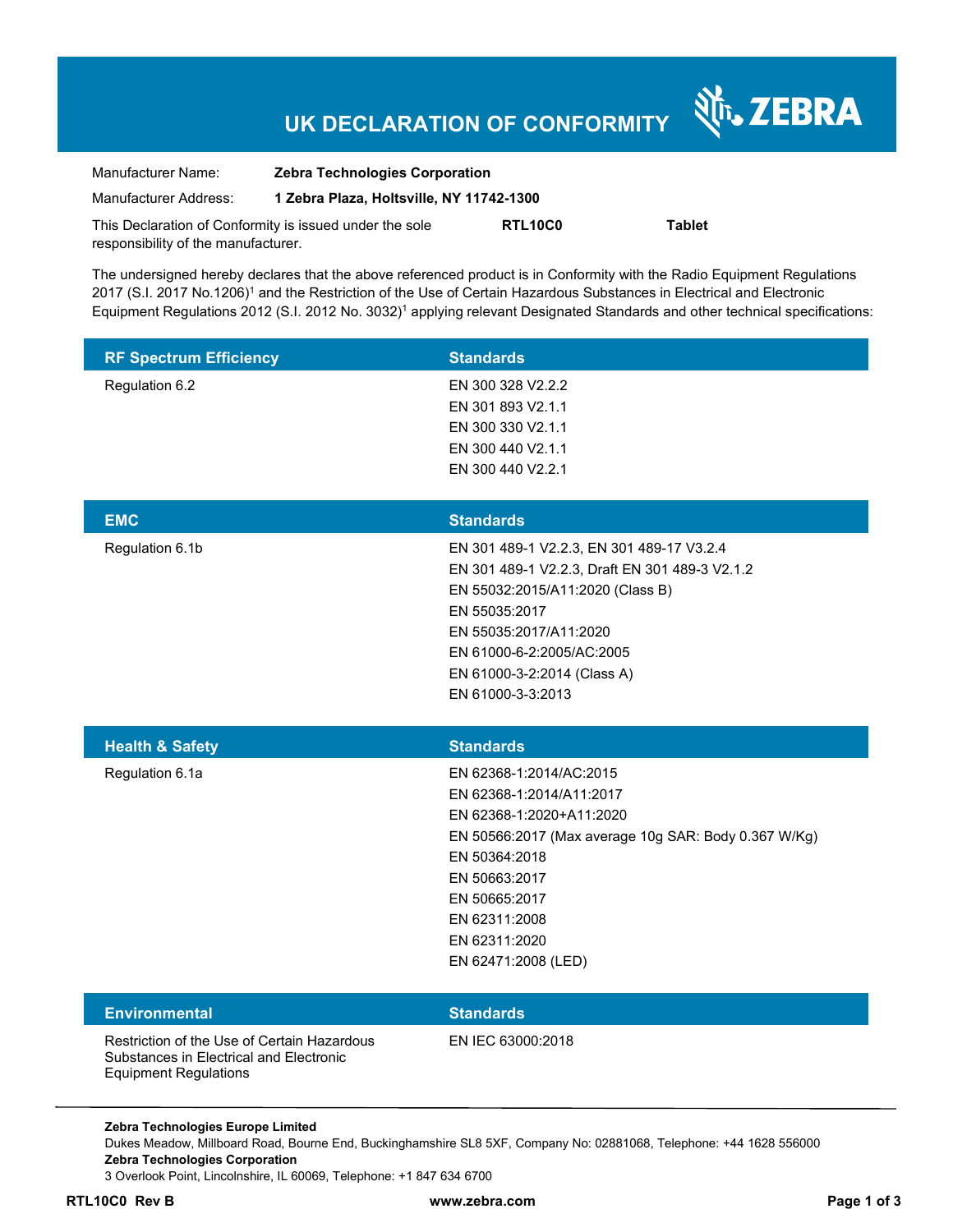### **UK DECLARATION OF CONFORMITY**



With regard to the Radio Equipment Regulations 2017 (S.I. 2017 No.1206)<sup>1</sup>, the conformity assessment procedure referred to in regulation 41(4)(a) and detailed in Schedule 2 has been followed.

 $^{\rm 1}$  As amended by applicable EU withdrawal legislation implemented at the time of issuing this declaration

**Signed on behalf of Zebra Technologies Corporation** 

*(Signature of authorized person)* Marco Belli Rev: B Sr. Manager, Regulatory **Date: 26 April 2022** Place: Bourne End, UK